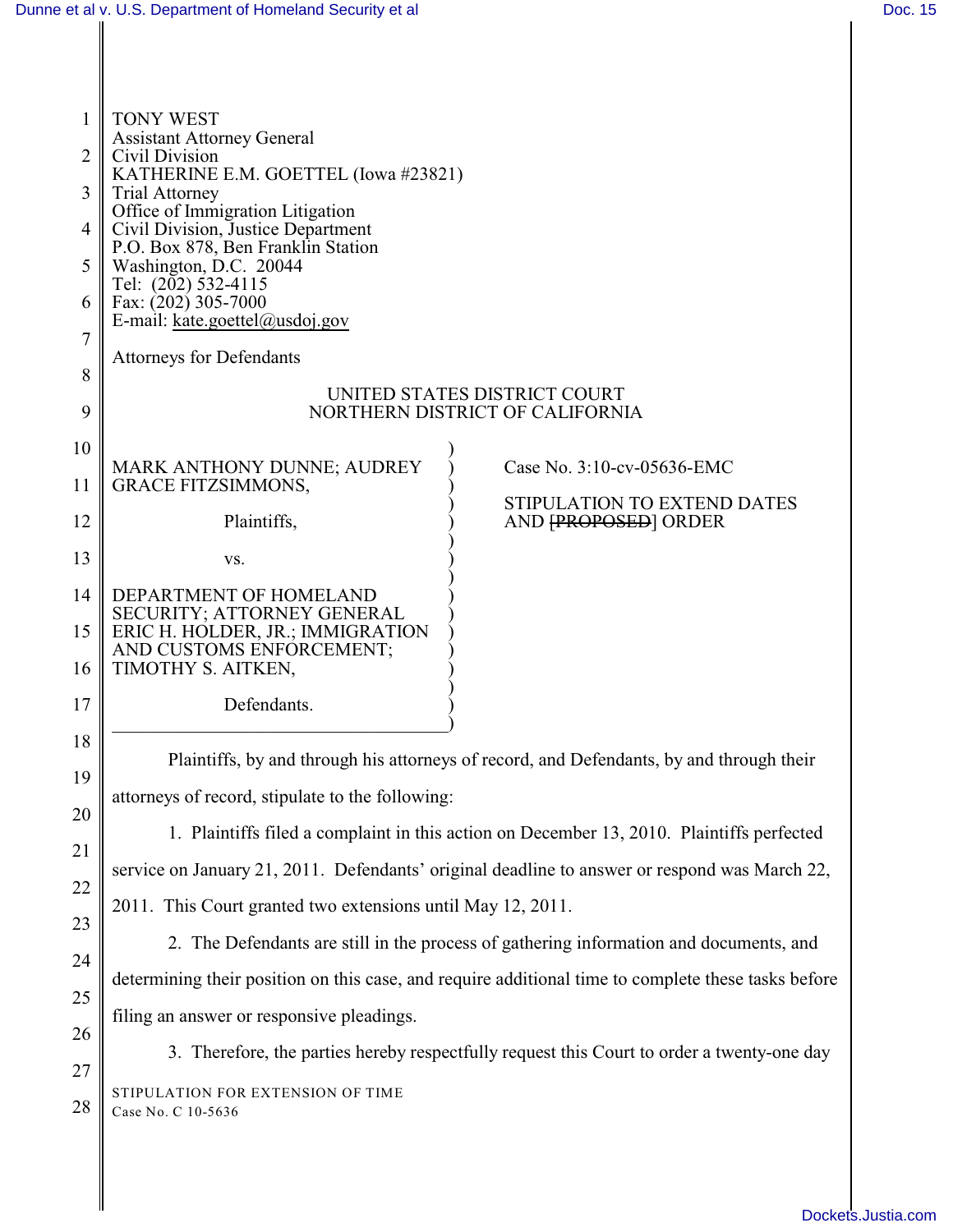| 1              | extension of time within which the Defendants must serve their response in the above-entitled |  |  |
|----------------|-----------------------------------------------------------------------------------------------|--|--|
| $\overline{2}$ | action. Defendants will file their response on or before May 19, 2011.                        |  |  |
| 3              |                                                                                               |  |  |
| 4              | Respectfully submitted,                                                                       |  |  |
| 5              | Dated: May 11, 2011<br>s/ Katherine E.M. Goettel                                              |  |  |
| 6              | KATHERINE E.M. GOETTEL<br><b>Trial Attorney</b>                                               |  |  |
| 7              | United States Department of Justice<br>Civil Division                                         |  |  |
| 8              | Office of Immigration Litigation<br><b>District Court Section</b>                             |  |  |
| 9              | P.O. Box 868, Ben Franklin Station<br>Washington, D.C. 20044                                  |  |  |
| 10             | $(202)$ 532-4115<br>$(202)$ 305-7000 (fax)                                                    |  |  |
| 11             | E-mail: kate.goettel@usdoj.gov                                                                |  |  |
| 12             | Dated: May 11, 2011<br>s/James M. Byrne<br>JAMES M. BYRNE                                     |  |  |
| 13             | Law Offices of James M. Byrne                                                                 |  |  |
| 14             | 1374 Pacific Avenue<br>San Francisco, CA 94109                                                |  |  |
| 15             | 415 777-4444<br>Fax: 415 777-0282                                                             |  |  |
| 16             | Email: jbyrne@byrne-law.net                                                                   |  |  |
| 17             |                                                                                               |  |  |
| 18<br>19       |                                                                                               |  |  |
| 20             | <b>ORDER</b>                                                                                  |  |  |
| 21             | Pursuant to stipulation, IT IS SO ORDERER                                                     |  |  |
| 22             | ES DISTRICT                                                                                   |  |  |
| 23             |                                                                                               |  |  |
| 24             | Date:<br>May 12, 2011                                                                         |  |  |
| 25             |                                                                                               |  |  |
| 26             | IT IS SO ORDERED                                                                              |  |  |
| 27             |                                                                                               |  |  |
| 28             | <b>EXPLOISTRICT OF</b><br>STIPULATION FOR EXTENSION OF TIME<br>Case No. C 10-5636             |  |  |